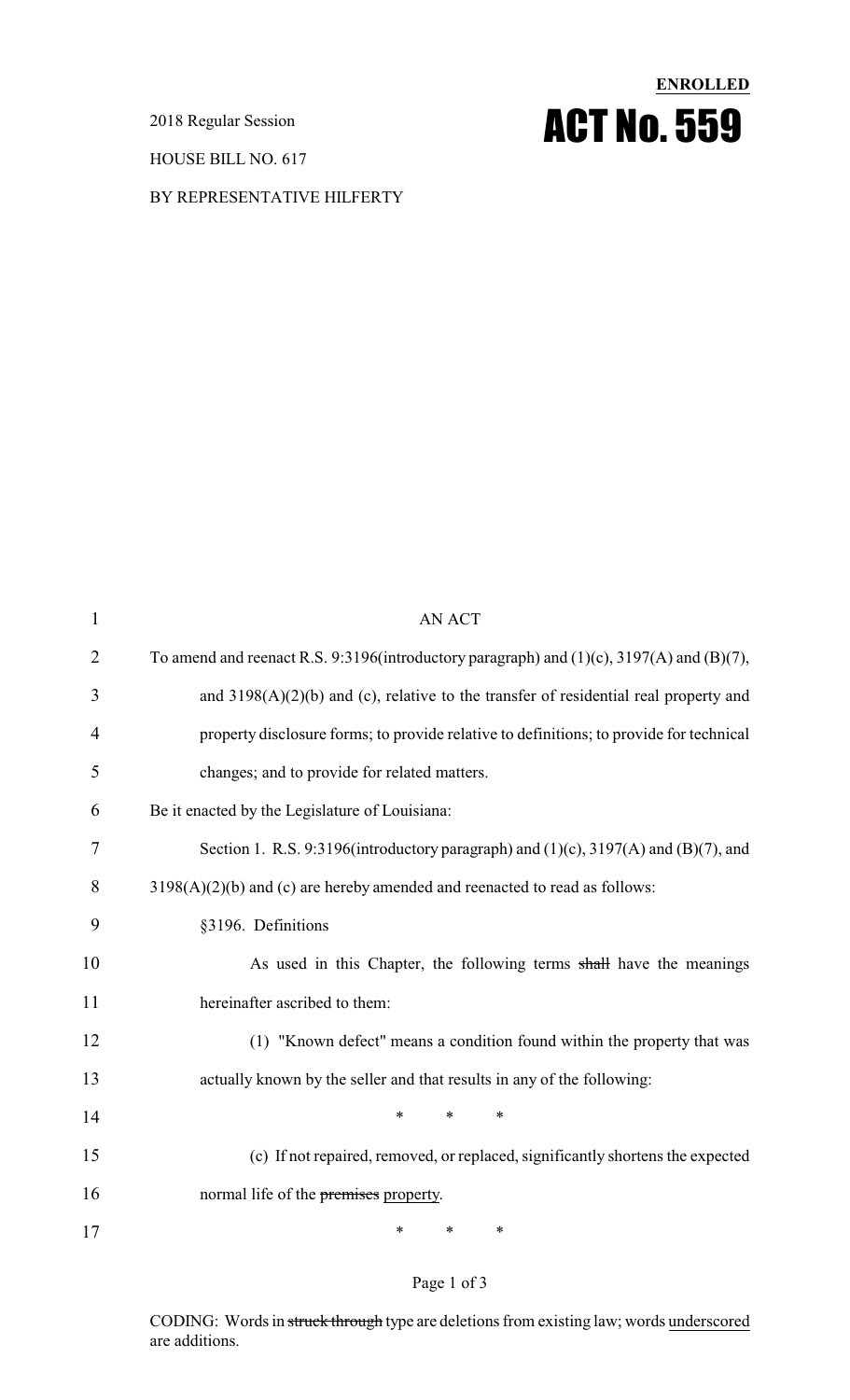| 1              | §3197. Applicability; exemptions                                                         |
|----------------|------------------------------------------------------------------------------------------|
| $\overline{2}$ | A. On and after July 1, 2004, the The provisions of this Chapter shall apply             |
| 3              | to the transfer of any interest in residential real property, whether by sale, exchange, |
| 4              | bond for deed, lease with option to purchase, or any other option to purchase,           |
| 5              | including transactions in which the assistance of a real estate licensee is utilized and |
| 6              | those in which such assistance is not utilized.                                          |
| 7              | B. The provisions of this Chapter shall not apply to any of the following:               |
| 8              | ∗<br>*<br>*                                                                              |
| 9              | Transfers from the succession executor or administrator pursuant to<br>(7)               |
| 10             | testate or intestate succession.                                                         |
| 11             | $\ast$<br>$\ast$<br>∗                                                                    |
| 12             | §3198. Duties of the seller; delivery of property disclosure document; termination       |
| 13             | of real estate contract; information contained in document and inaccuracies;             |
| 14             | required disclosure of information relative to homeowners' associations;                 |
| 15             | liability of seller                                                                      |
| 16             | A.                                                                                       |
| 17             | $\ast$ and $\ast$<br>∗                                                                   |
| 18             | (2)                                                                                      |
| 19             | $\ast$<br>$\ast$<br>∗                                                                    |
| 20             | (b) Included with the property disclosure documents required by this Section             |
| 21             | shall be a statement of acknowledgment as to whether or not an illegal laboratory for    |
| 22             | the production or manufacturing of methamphetamine was in operation on the               |
| 23             | purchasing ever located on the property.                                                 |
| 24             | (c) Included with the property disclosure documents required by this Section             |
| 25             | shall be a statement of acknowledgment as to whether or not a cavity created within      |
| 26             | a salt stock by dissolution with water lies underneath the property and whether or not   |

Page 2 of 3